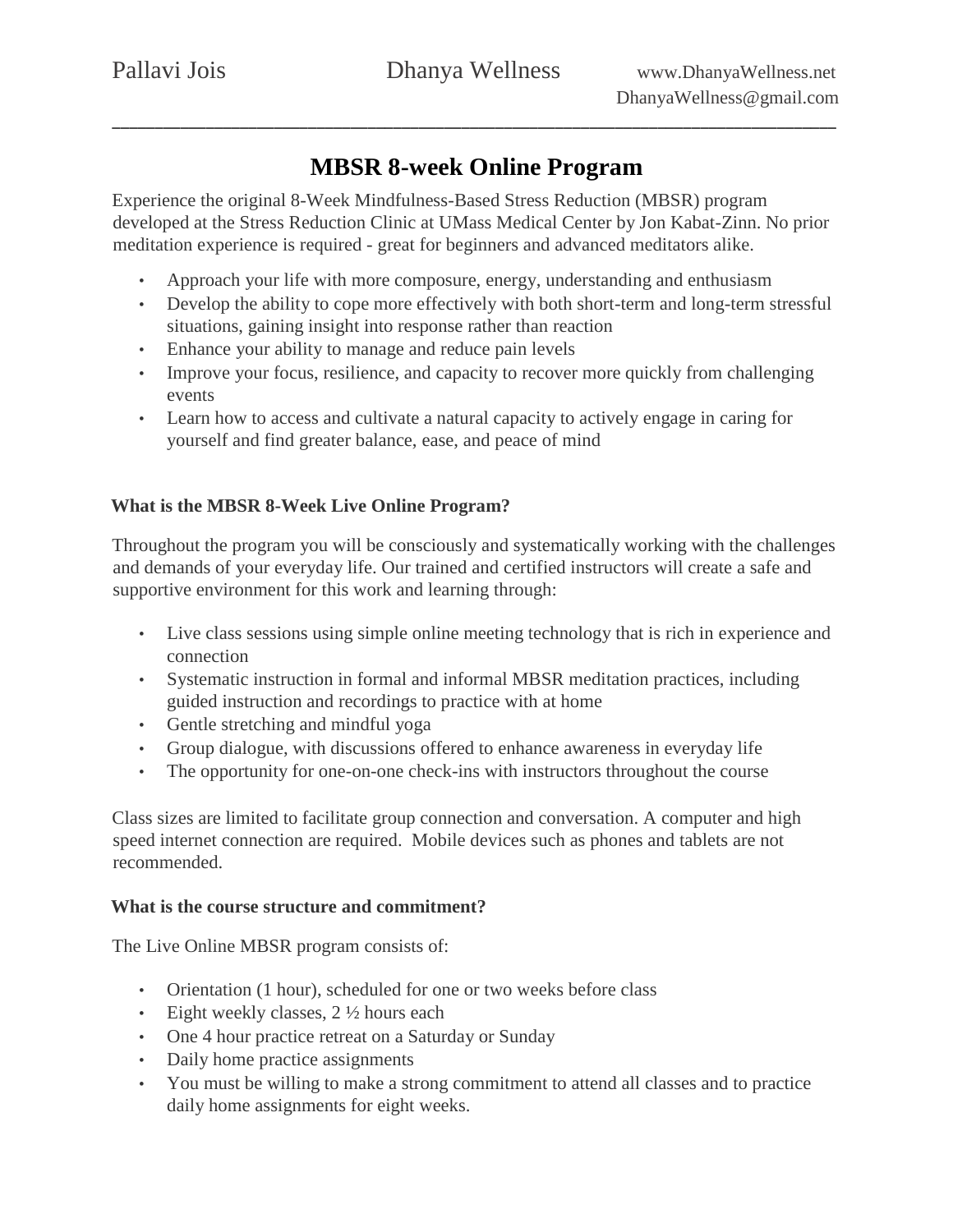- In order to receive a completion letter for the course, you must attend the 4 hour retreat.
- •

## **To get started:**

- Review the Technology Requirements to make sure you have (or can access) the required equipment for video conferencing on your computer, including webcam, microphone, and speakers
- Compl[e](https://forms.gle/Nko4JadGYnmyuBRV7)te the **[Application Form](https://forms.gle/L8jaZixjArEZLZMj7).**

## **Technology Requirements**

To ensure the best possible experience for all participants, the program relies on online video conferencing, which has minimum requirements to work properly. You will need a desktop or laptop computer with speakers, microphone, and webcam, and a high-speed internet connection. Laptops work best because they come with all the necessary equipment and can easily be moved from room to room in your home or office to find a quiet place.

## **Course Outline**

**Orientation** 

- Intro & Program Overview
- Meet Instructor & Participants
- Q&A

# WEEKS 1 & 2

You will learn the theory and evidence of mind-body medicine and how to apply it in your life. You'll be experientially introduced to mindful eating, mindful breathing, and the body-scan method, with a special emphasis on what it means to be fully engaged in the present moment.

Perception is key in mindfulness—how you see things (or don't see them) will determine in a large part how you respond. This week's session and practices will ask you to examine your perceptions, assumptions, and the way you view the world.

- Mindful Movement
- Mindful Eating
- Body Scan Meditation
- Perception Didactic
- Awareness of Breathing
- Pleasant Events Calendar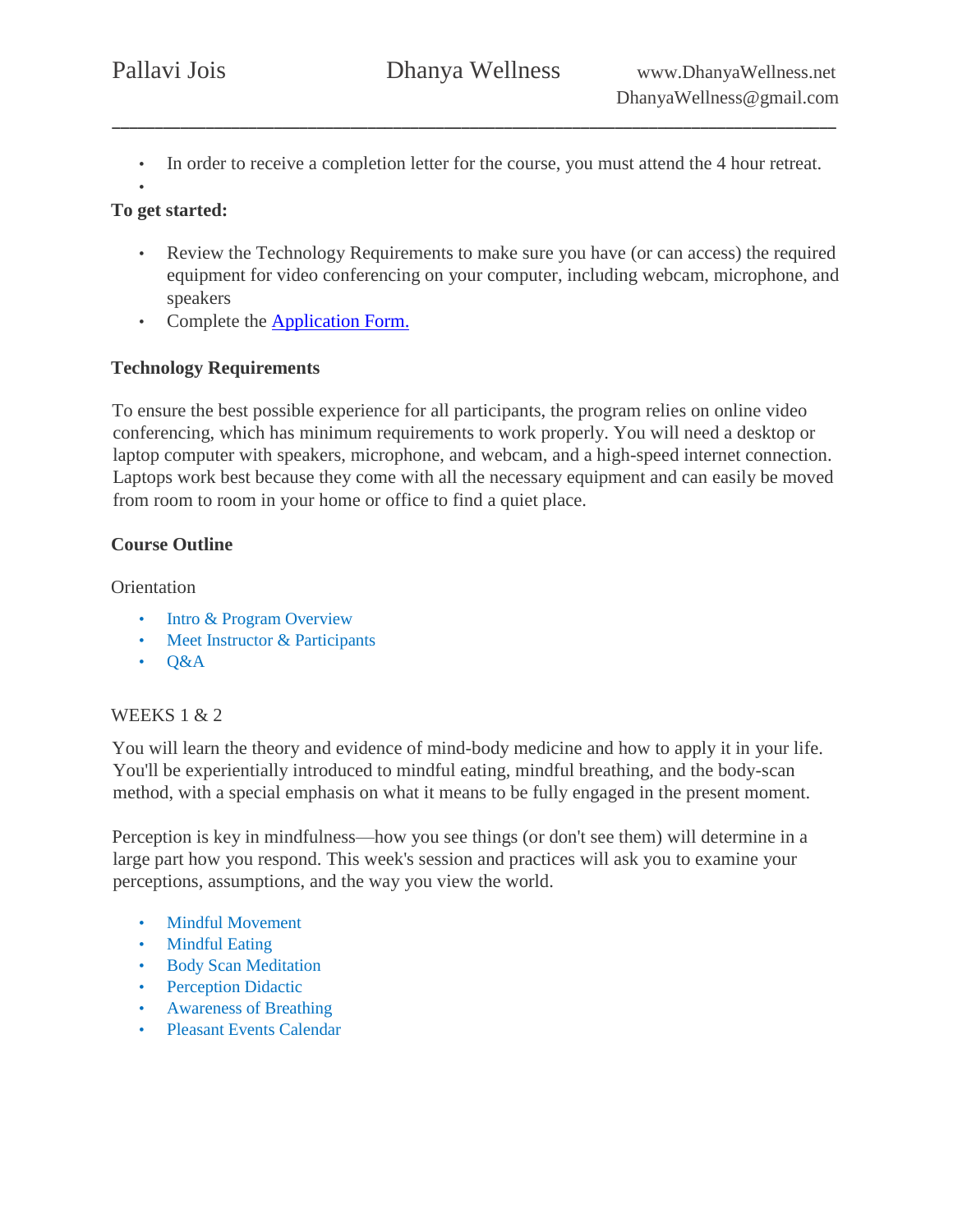## WEEKS 3 & 4

You will discover that there is both pleasure and power in being present—you'll directly attend to and investigate how your experiences create such reactions as pleasure or discomfort in the mind and body.

In week 4, your practice will focus on the development of your ability to concentrate and systematically expand your field of awareness. You'll learn about the physiological and psychological bases of stress reactivity, and experience mindful strategies for responding in positive, proactive ways to stressful situations.

- Walking Meditation
- **Lying Down Mindful Movement**
- Unpleasant Events Calendar
- The Stress Response
- Standing Mindful Movement
- Group Exploration of Stress

## WEEKS 5 & 6

This week you will begin to pay attention to the places where you might be stuck in repeating, unhealthy patterns that you can disarm through mindful awareness. You will also learn how to apply mindfulness at the critical moment when you experience a physical sensation, intense emotion, or condition, with special attention to exploring the effect of reactivity in health and illness.

You will focus on transformational coping strategies to broaden your inner resources and enhance your resilience through mindfulness practice. You'll also learn the fundamentals of interpersonal mindfulness—applying awareness and presence at times when communication becomes difficult or fraught with strong emotions.

- Sitting and Standing Meditations
- Working with Difficulties
- Responding Instead of Reacting
- Choiceless Awareness Meditation
- Mindful Communications Discussion of All Day

## **4-HOUR RETREAT**

This guided retreat will take place between weeks six and seven. The intensive nature of this session is intended to assist you in firmly and effectively establishing the use of MBSR skills across multiple situations in your life, while simultaneously preparing you to utilize these methods far beyond the conclusion of the program.